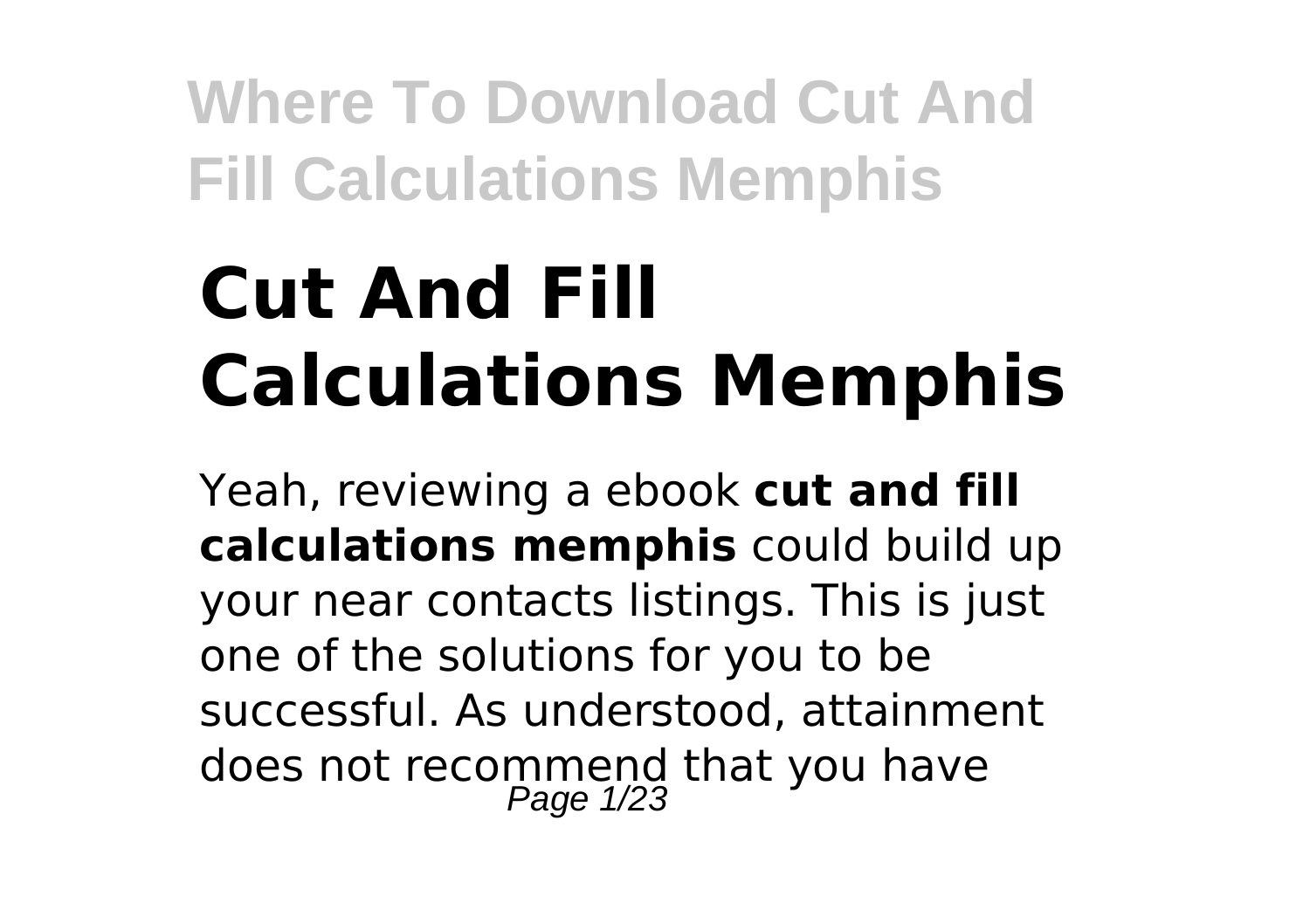astonishing points.

Comprehending as without difficulty as union even more than new will present each success. adjacent to, the pronouncement as competently as sharpness of this cut and fill calculations memphis can be taken as well as picked to act.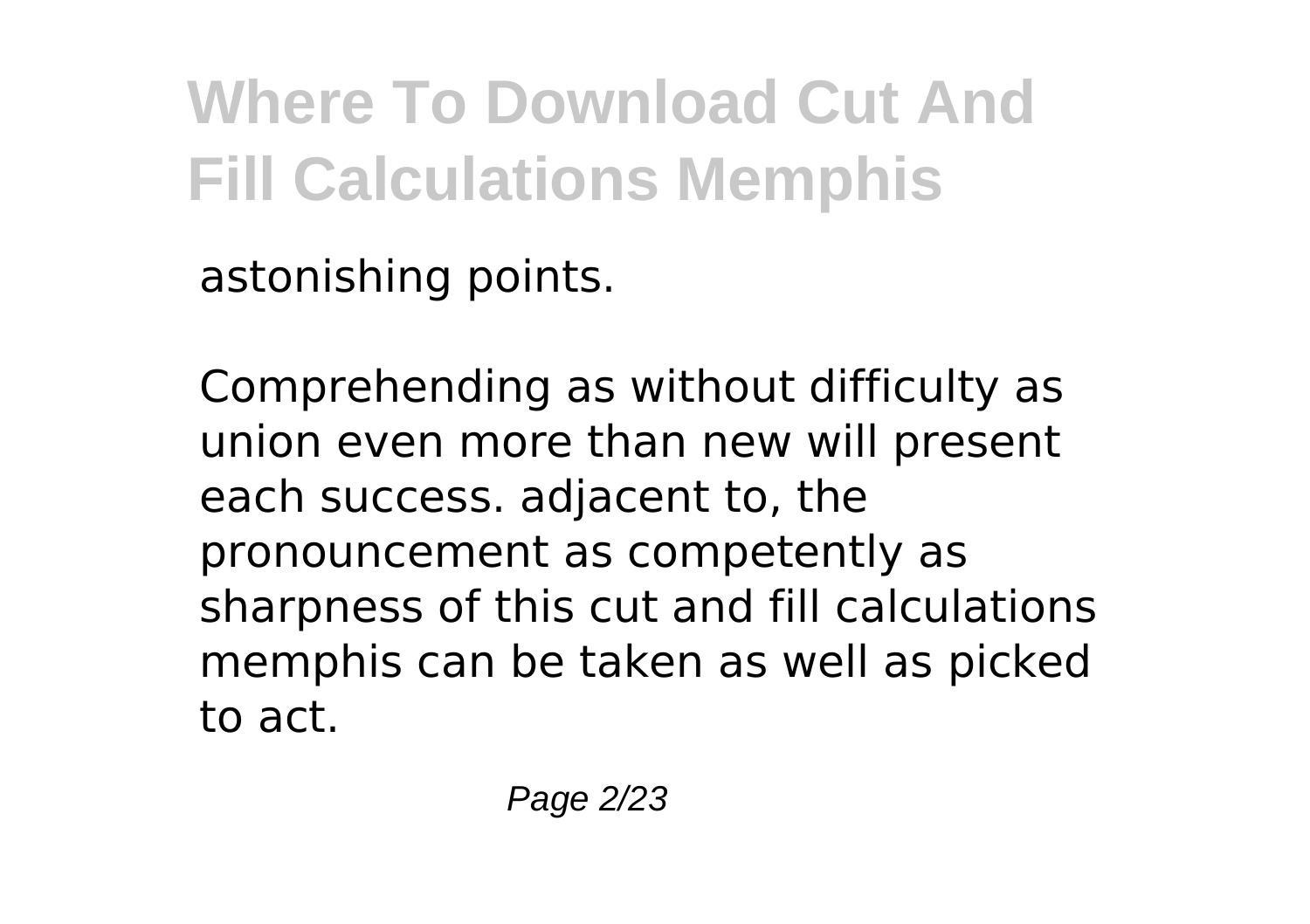If you are reading a book, \$domain Group is probably behind it. We are Experience and services to get more books into the hands of more readers.

#### **Cut And Fill Calculations Memphis** The resulting cut-and-fill volumes (yd.3) for each cell in the entire grid system is: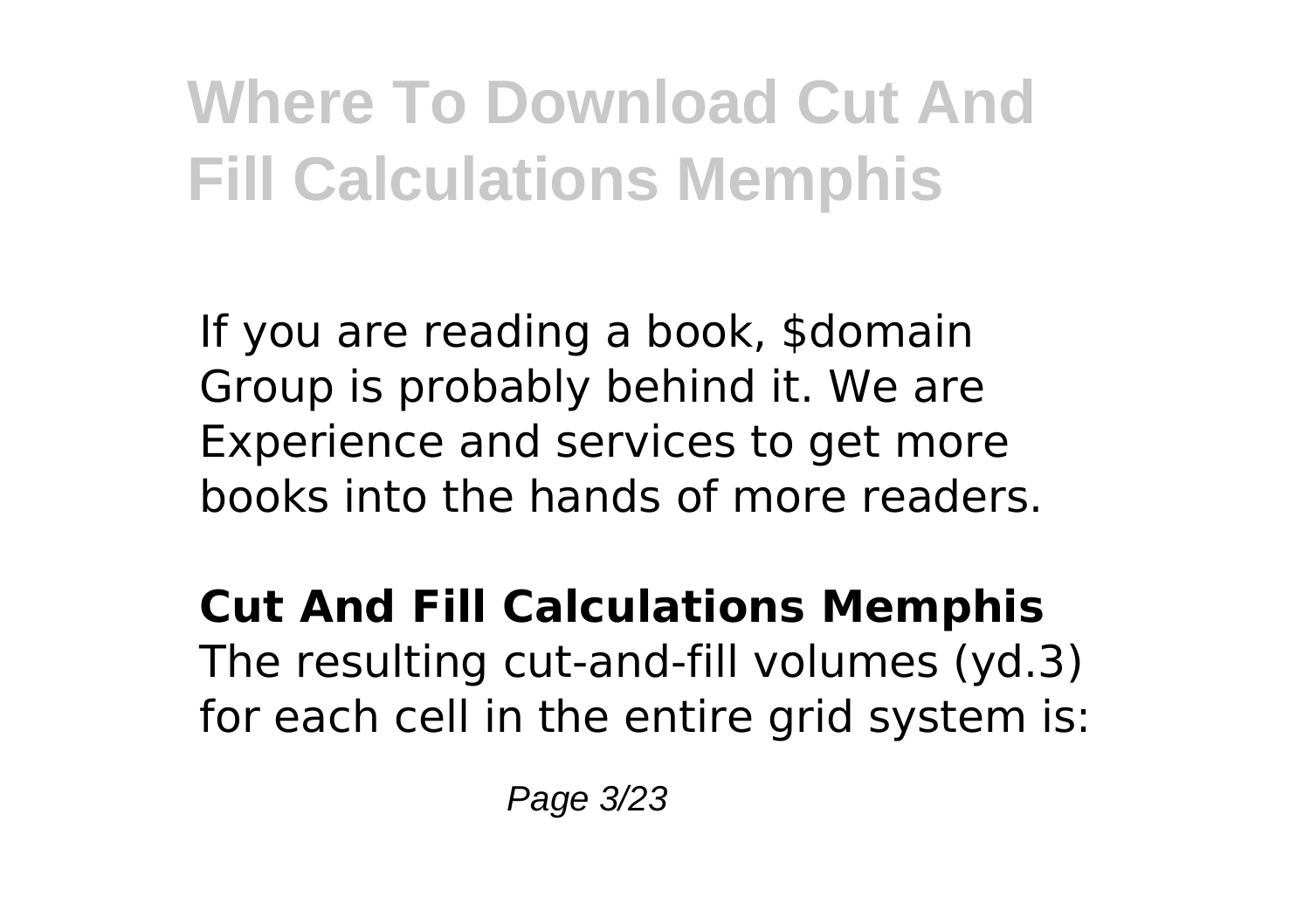Cut and Fill Calculations 12 3 4 1 75.23 63.66 46.30 23.15 2 57.87 46.30 23.15 0.00 3 40.51 23.15 0.00 -23.15 4 11.57 -11.57 -34.72 -57.87 A sited model with a 5 x 5 grid system contains 4 x 4 cells The total cut-and-fill for this site may be estimated by

### **Cut and Fill Calculations - Memphis**

Page 4/23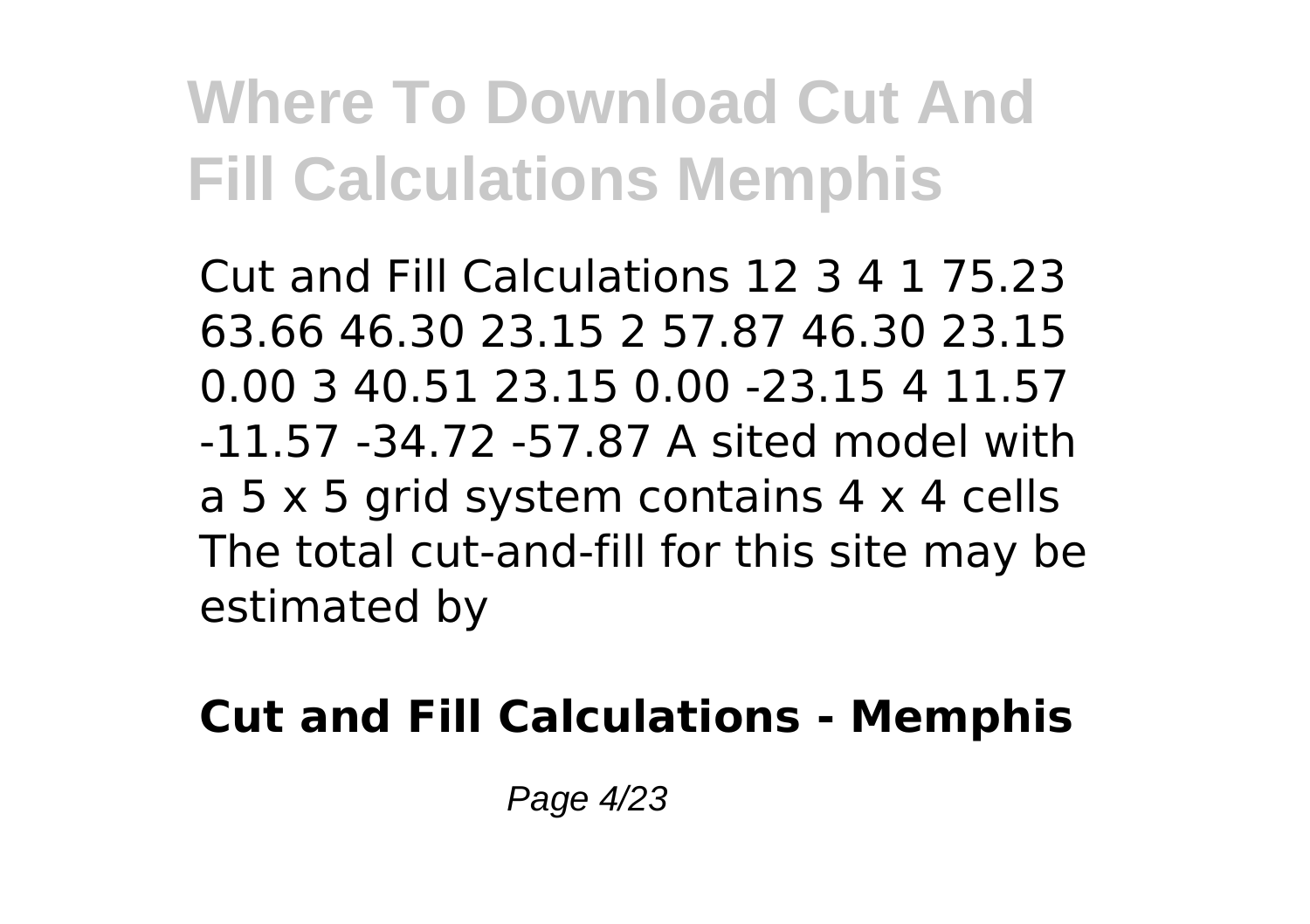Cut and Fill Calculations Calculation of the cut-and-fill volumes is an essential component to any site development project Cut and Fill Calculations In addition, the computation of the compacted fill and the pond volume is very important. Compute the total cutand-fill for the following site Cut and Fill Calculations Cut and Fill Example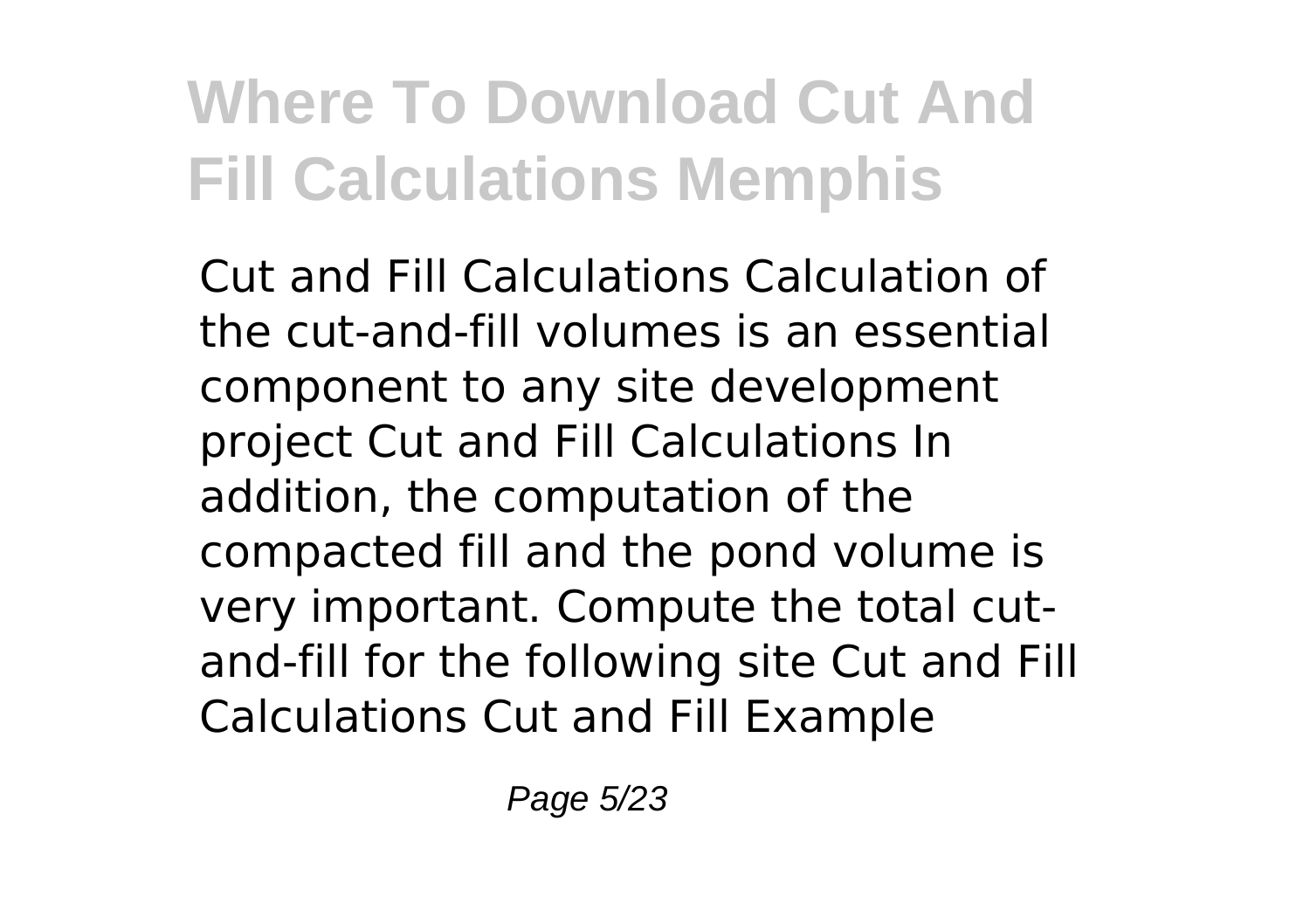**Cut and Fill Calculations - Memphis** On-site cost (\$2.50/yd.3) for total cutand-fill volume: Cut and Fill Calculations Note: since fill volume is always (-) negative, therefore to compute the total earthwork volume use (cut – fill) 3 33 \$2.50 \$2.50 Onsite 58 ( 515) yd. yd. yd. cut fill Onsite \$1,432 An estimate of the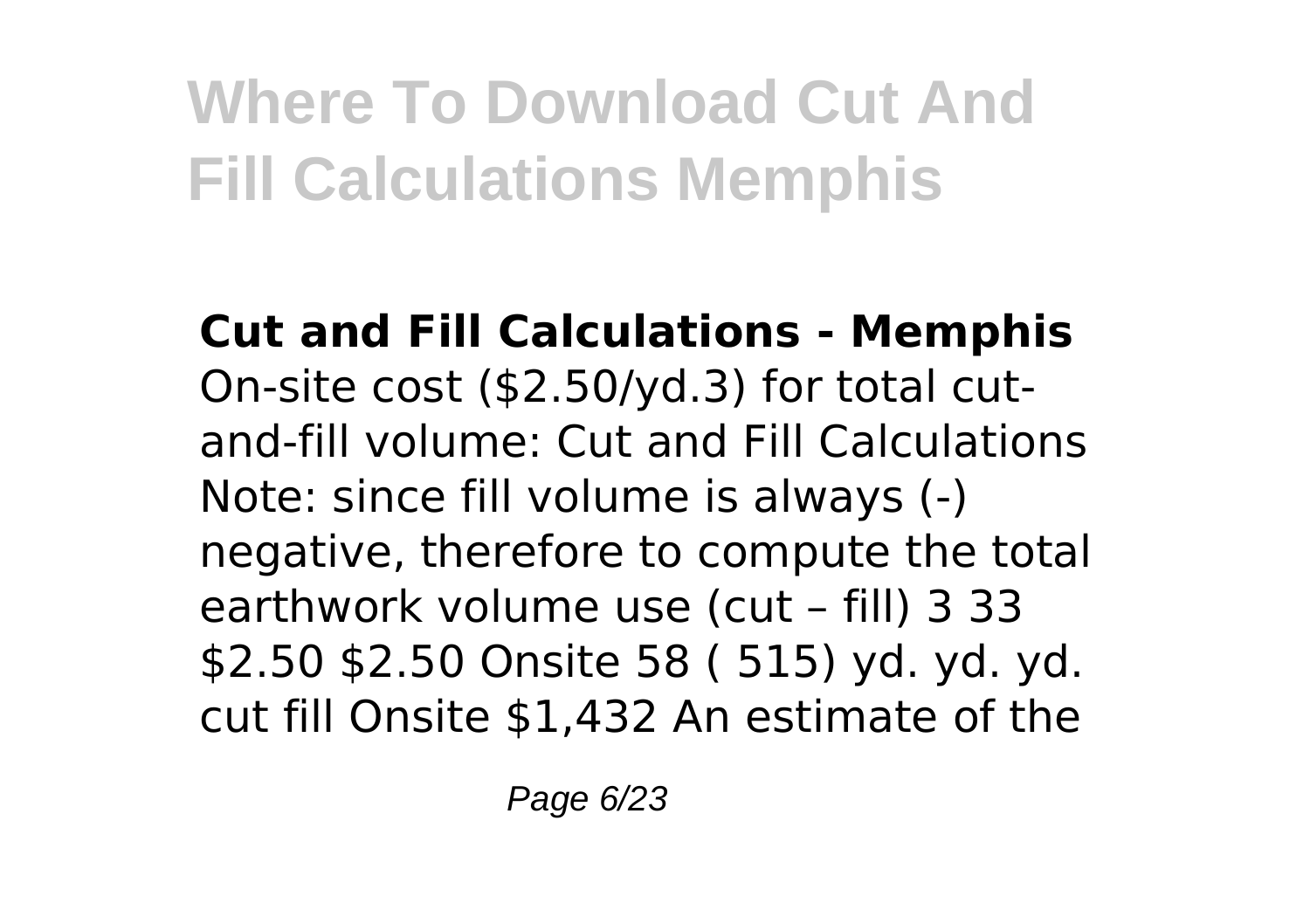cost of cut-and-fill for the entire site

#### **Cut and Fill Problem - Memphis** Compute the cut-and-fill earthwork cost

for this site. Assume on-site cost is \$2.50/yd 3 and off-site cost are \$5.00/yd 3 for fill and \$3.00/yd 3 for cut. Table 1.

## **CIVL 1112 - Computational**

Page 7/23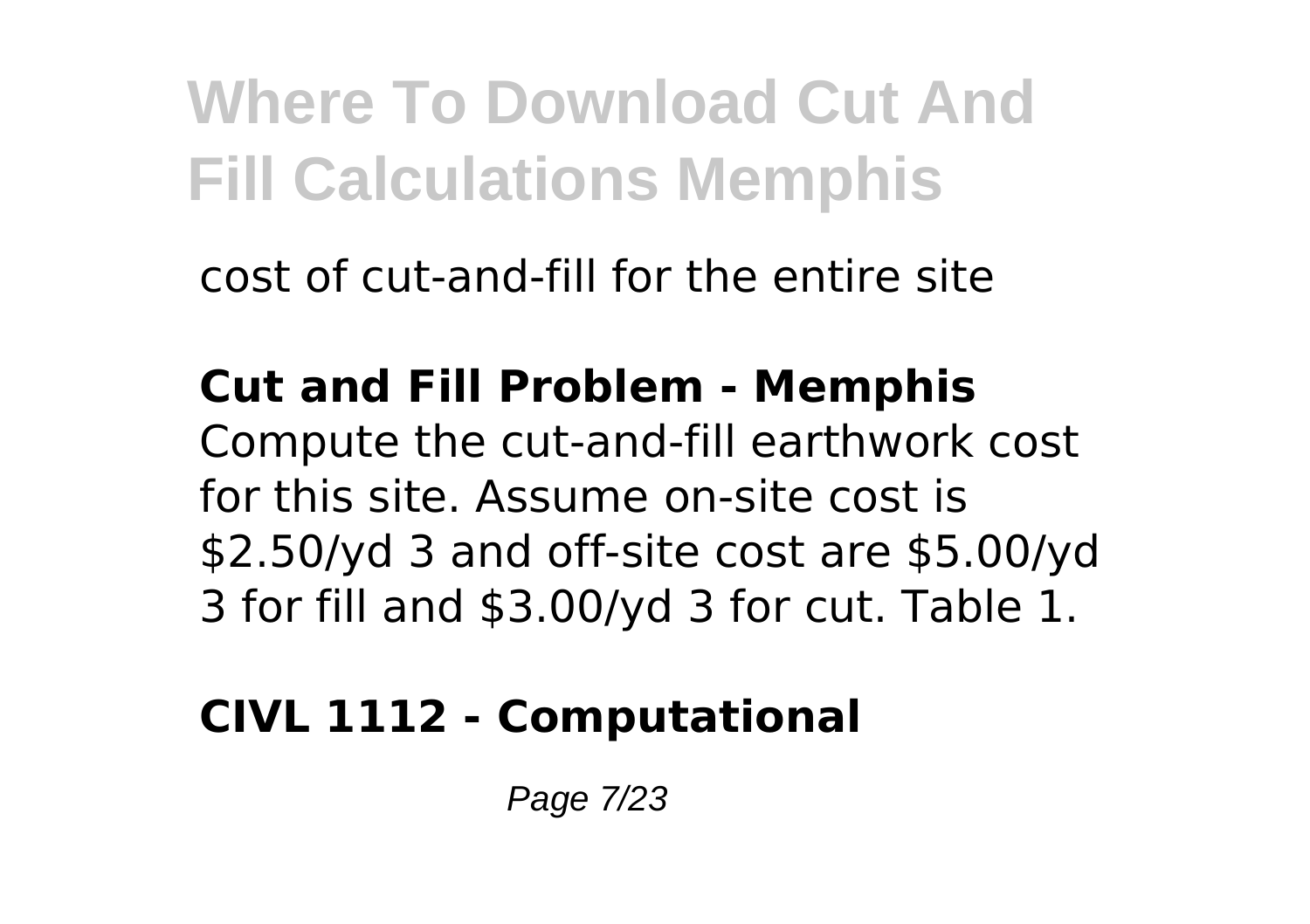### **Homework - Memphis**

In this video, I want to show you how to calculate the amount of spoil that will need to excavate if we were to level our building site to a given reduced le...

### **Cut and Fill Calculations - YouTube** The cut or fill depth for each cell is found by subtracting the average existing level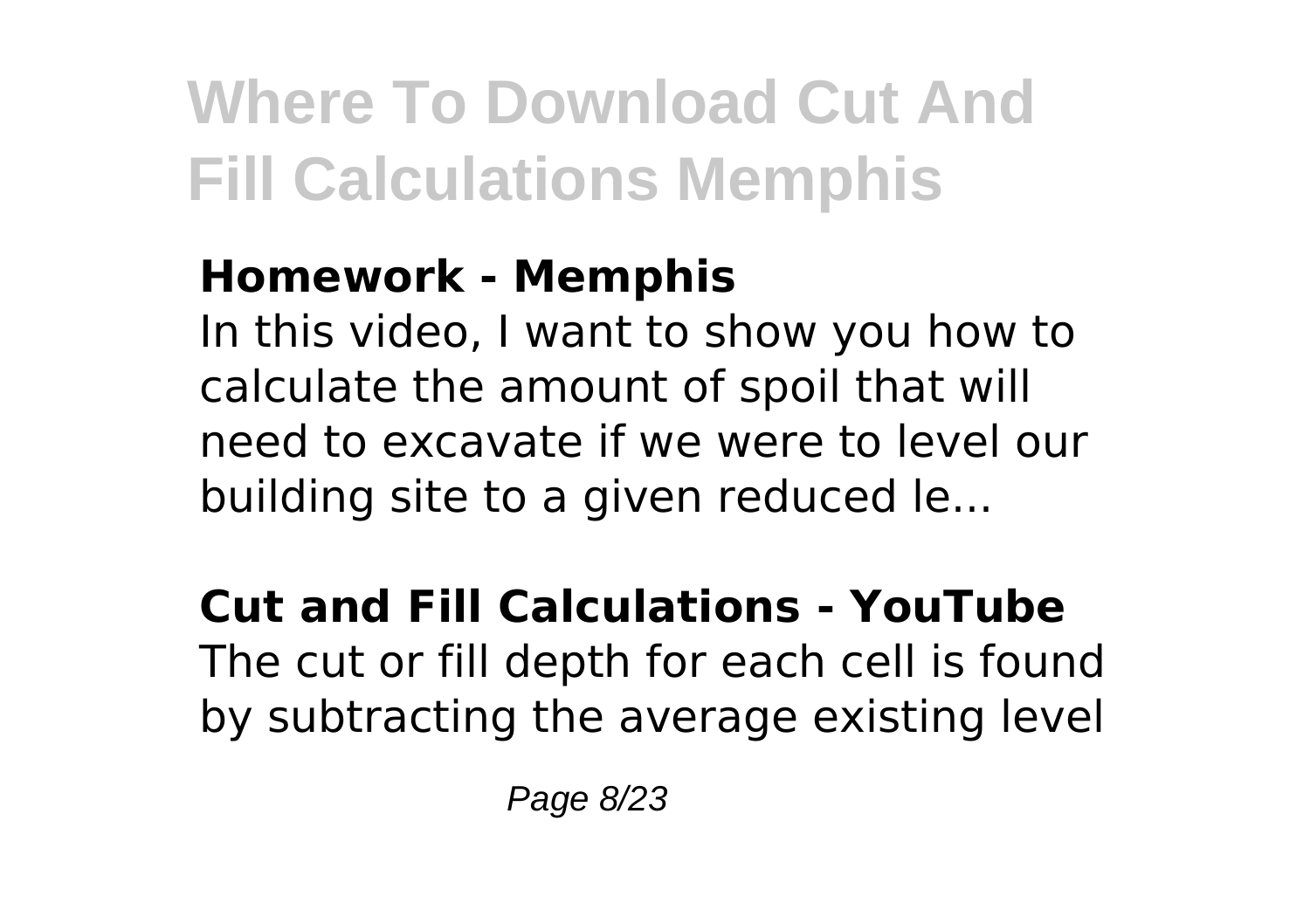of the cell from the average proposed level. If the resultant depth is positive then this is a fill cell, while a negative value indicates a cut cell. In either case, the volume is calculated by multiplying the cut of fill depth by the area of the grid cell.

### **How to Calculate Cut and Fill for**

Page 9/23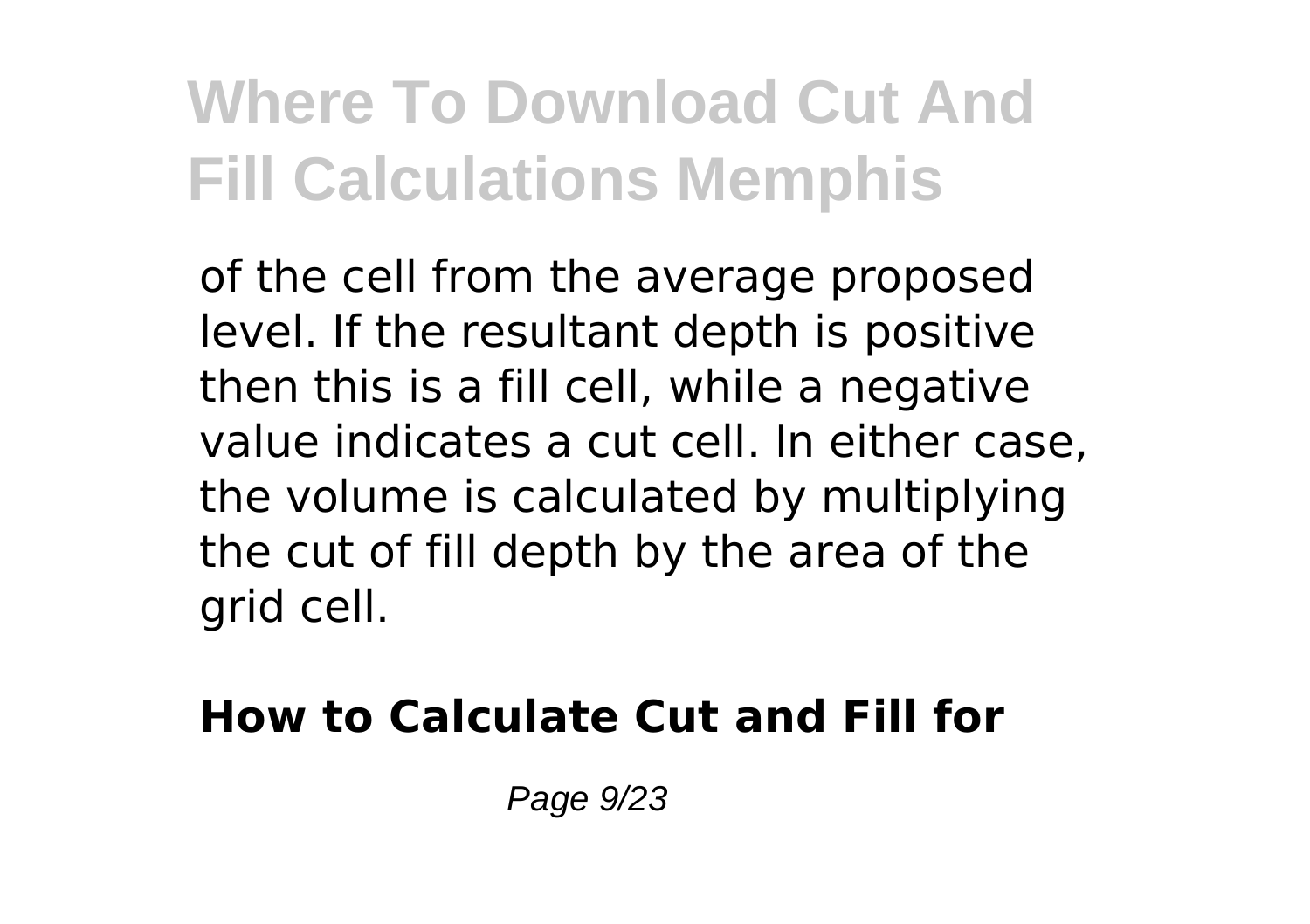### **Earthworks Projects ...**

From here on, cut calculations are separate from fill calculations. To figure the volume of cut at an intersection point, the depth of cut at this point is multiplied by the area "covered" by that intersection point. Then, adding together all the individual cut volumes computed in this way will give the total volume of

Page 10/23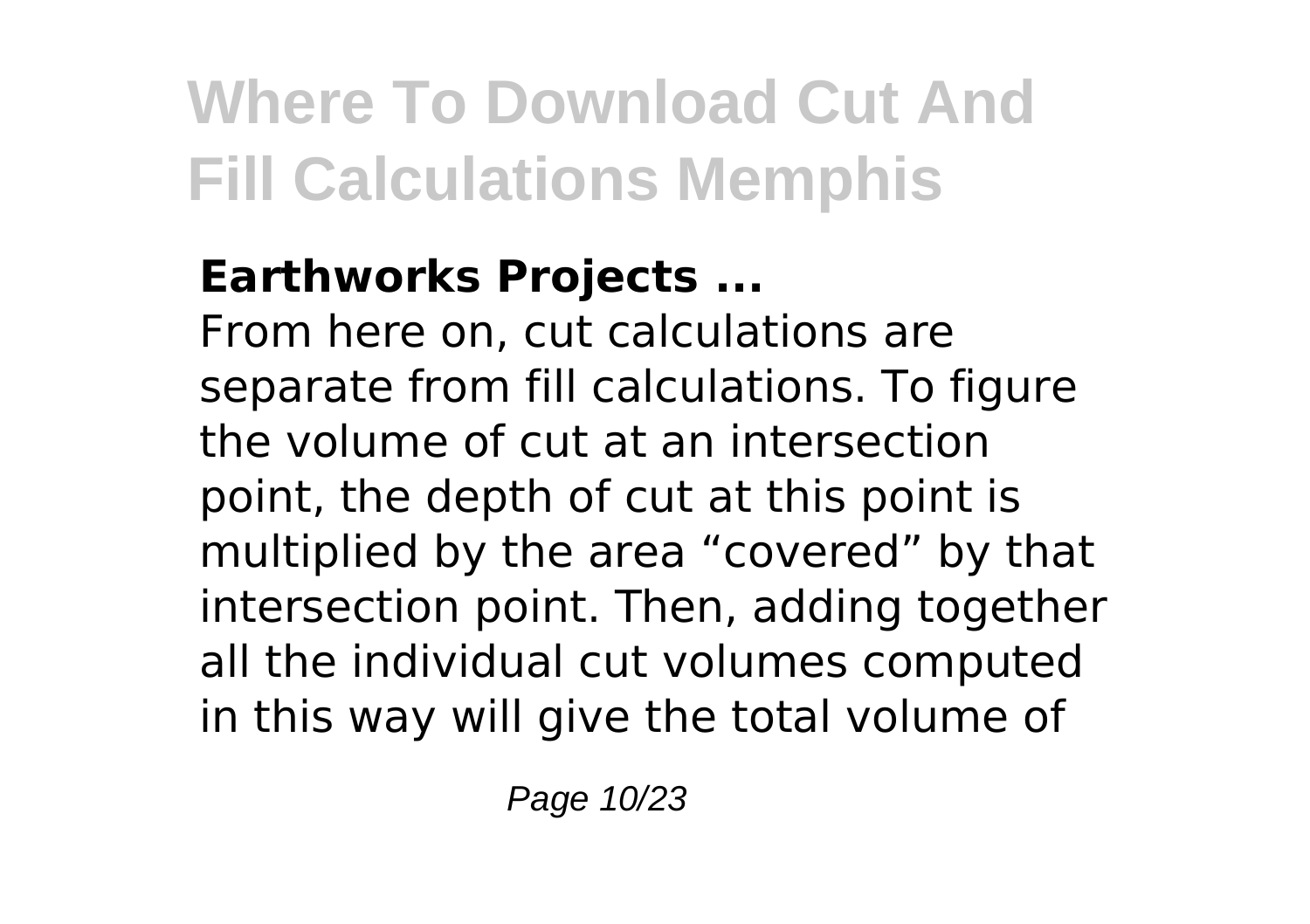cut on the site.

### **Calculation of Cut and Fill Using the "Grid Method ...**

Type in inches and feet of your project and calculate the estimated amount of Soil & Dirt in cubic yards, cubic feet and Tons, that your need for your project. The Density of Fill Dirt: 2,410 lb/yd<sup>3</sup> or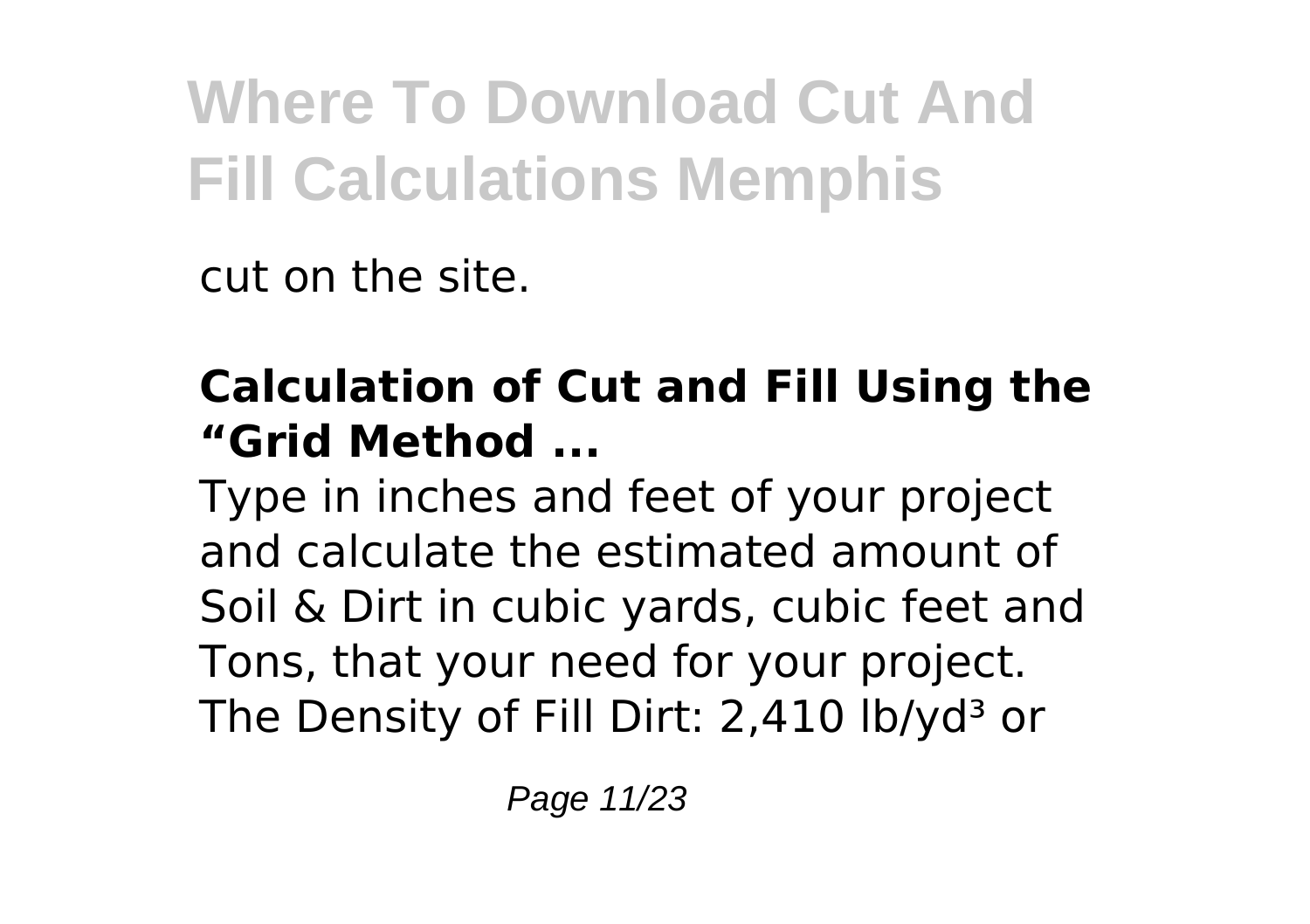1.21 t/yd<sup>3</sup> or 0.8 yd<sup>3</sup>/t

## **Calculate Fill Dirt | cubic yards / Tons**

Create Cut & Fill Volumes Uses • Values Persisted to all Stakeholders MicroStation Element • Conceptual to Final Design • Excellent for 3D Quantity Take-Off of Earthwork • Construction &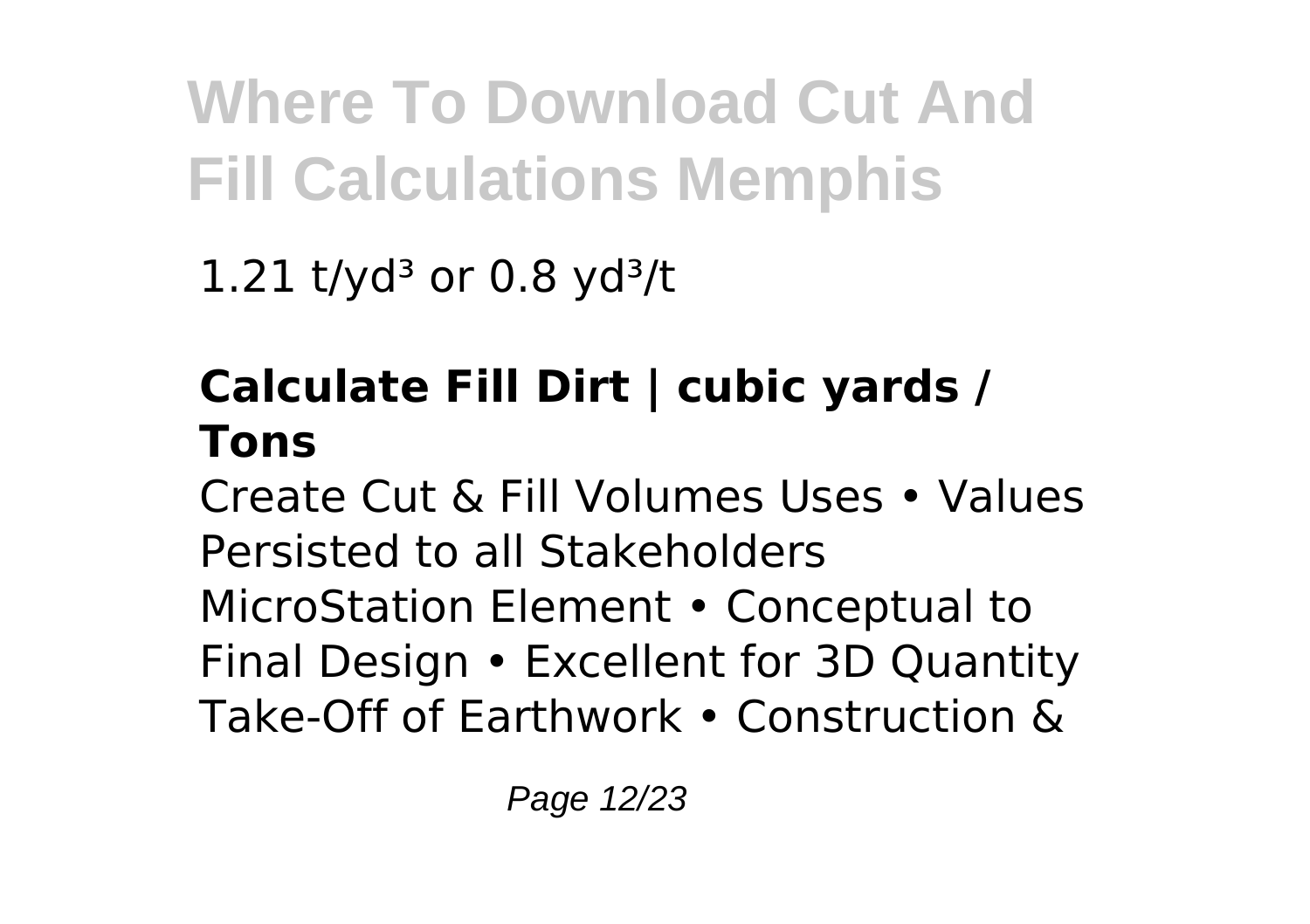Sequencing • 4D and 5D Simulation • Earthwork is now included into BIM

### **Best Practice: Earthwork Volume Calculations**

You learn here how to calculate cutt and fill quantity of earthworks. You also learn here diffrent formulas like how to calculate existing widt & how to calc...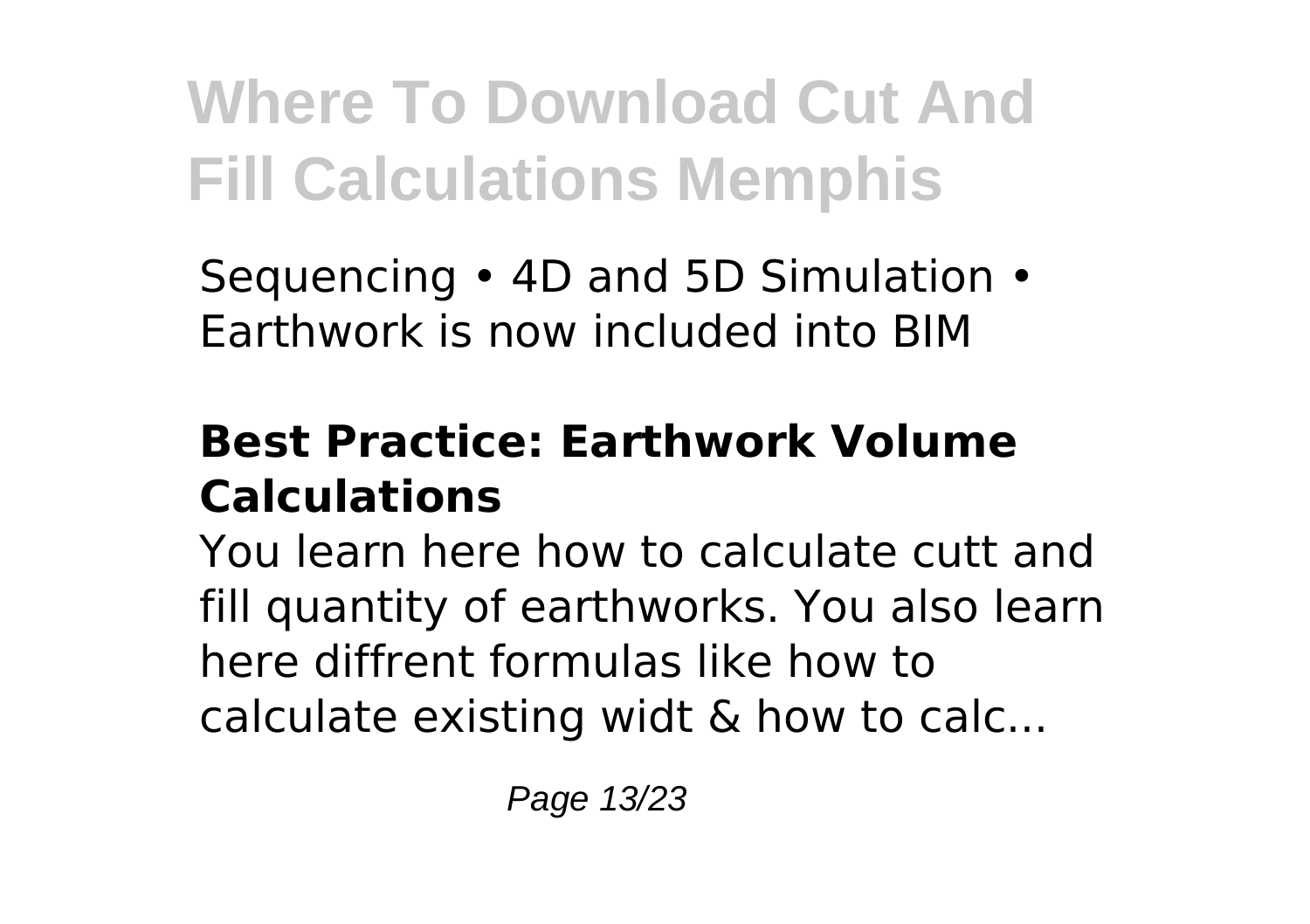### **How to calculate Cutt & Fill of Earthworks projects? in ...**

If you are preparing a building site you need to cut certain parts and/or fill others. SITE CEM software for AutoCAD, BricsCAD or Civil 3D can help you calcu...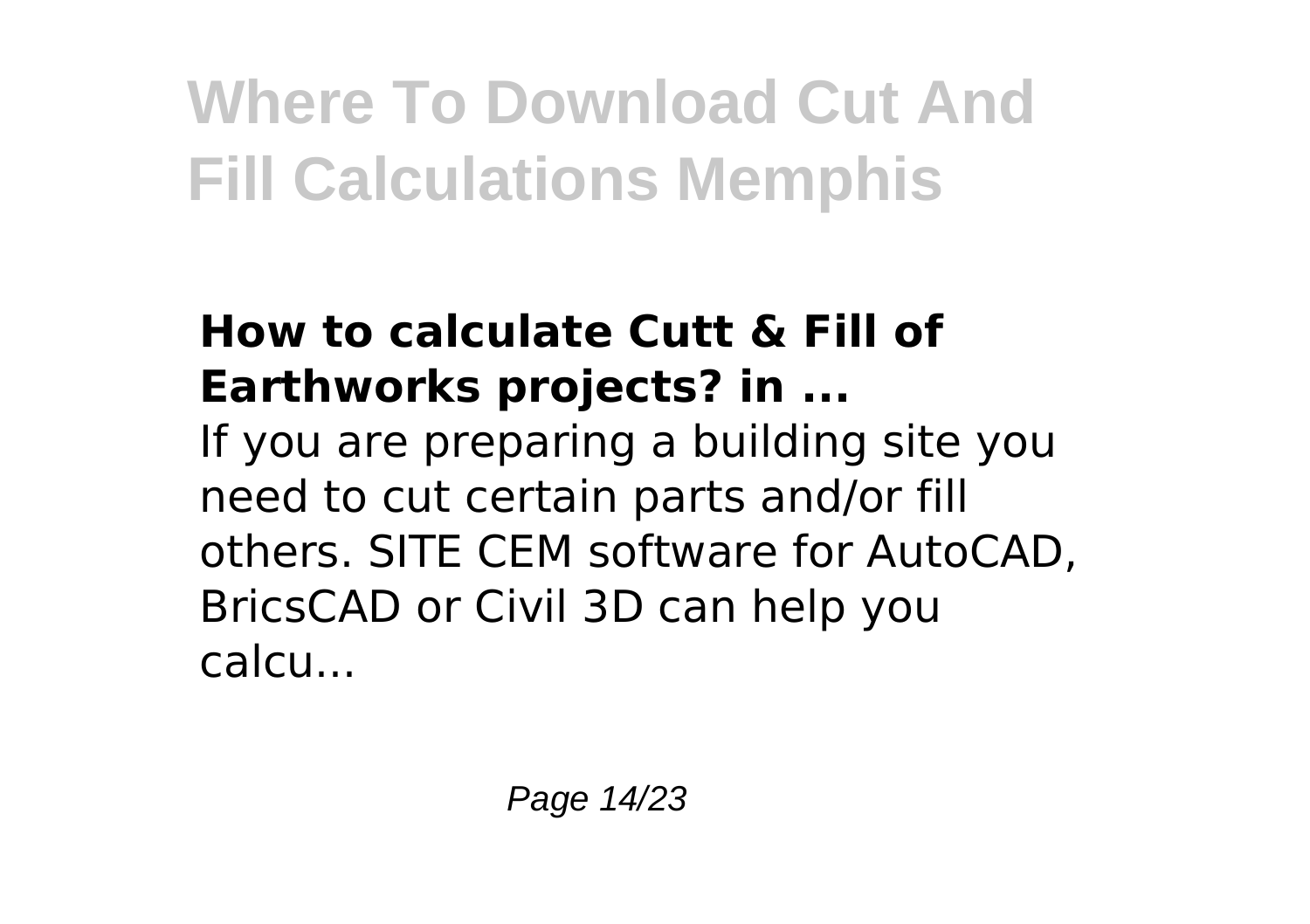### **Calculate cut and fill volumes for Earthworks - YouTube**

constructed Cut and Fill Calculations 50 ft. 102 ft. 50 ft. 100 ft. 105 ft. 98 ft. 100 ft. 105 ft. 98 ft. 3-D view of grid cell Cut and Fill Calculations - Memphis 4. Pix4Dmapper calculates 2 volumes: The

Cut volume V c is the volume between the base and the 3D terrain, when the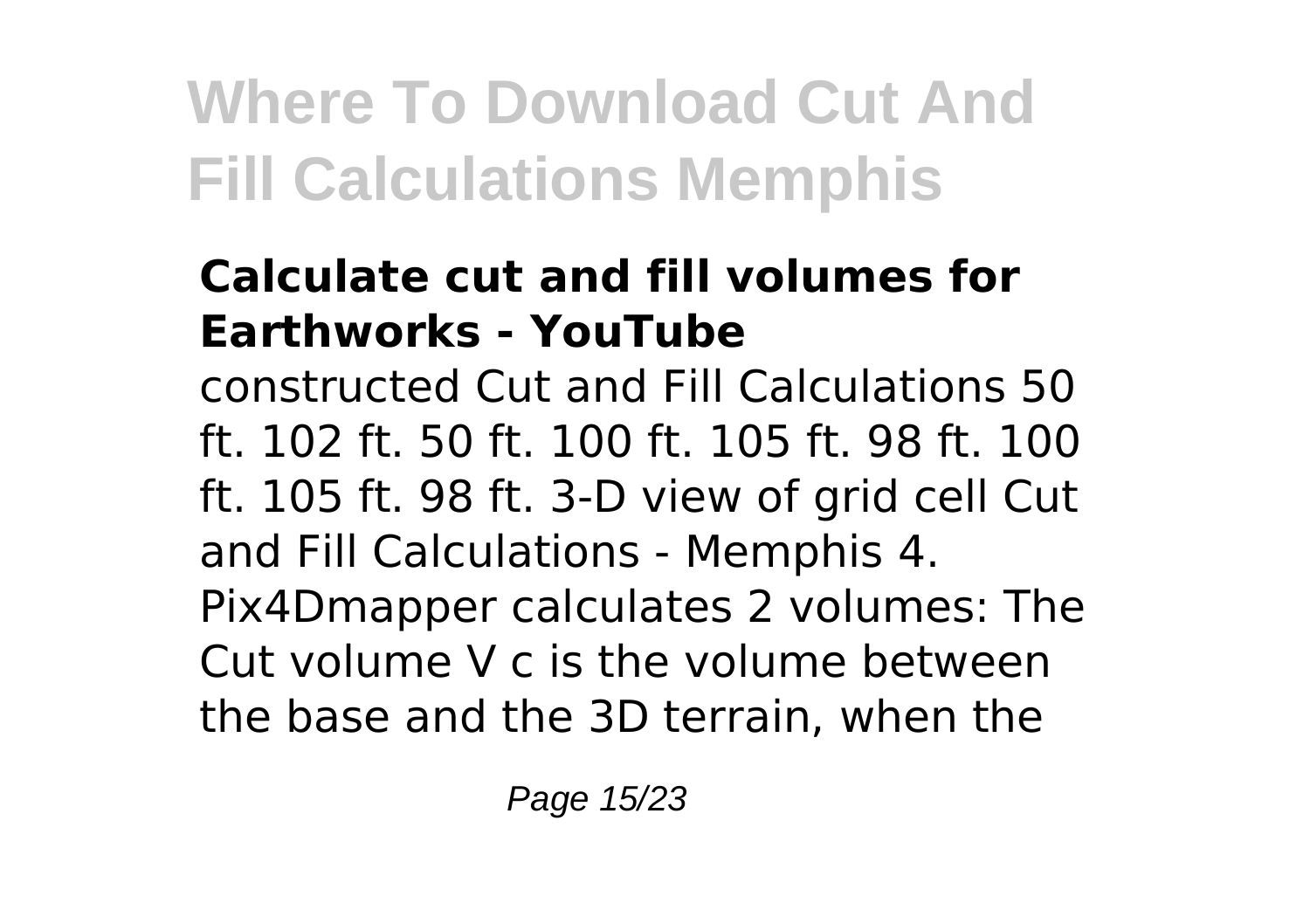terrain is higher than the base.

**Calculation Of Volumes Cut And Fill** So, the cut and fill process is typically one of the first construction processes to take place on a site. Without computer software to determine the amount of land to be added or removed, we can do simple calculations to estimate the cut

Page 16/23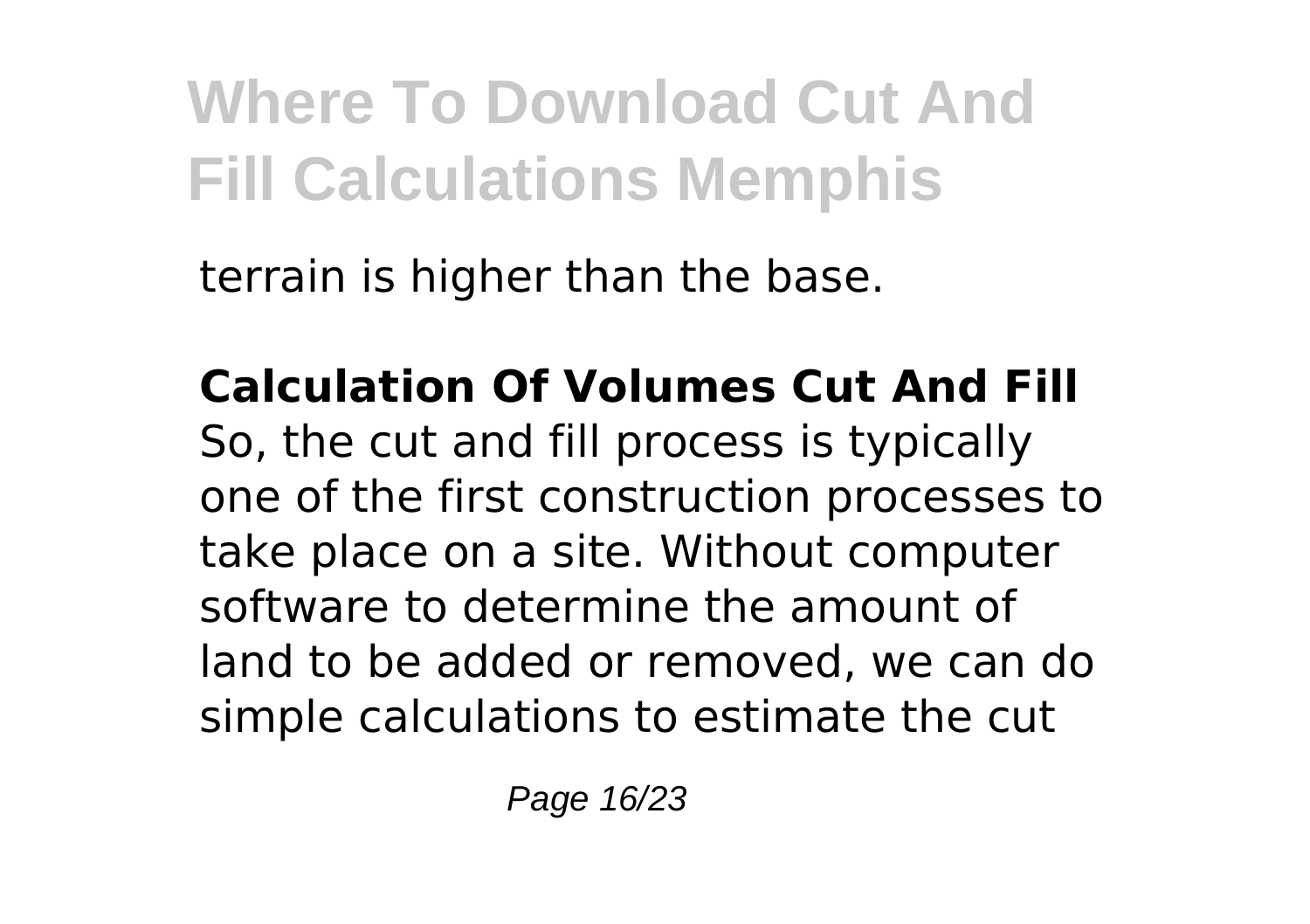and fill volume of any site. First, the site is divided into sections.

## **Phase I - Cut and Fill**

Cut and Fill Example. Rectangular Grid x grid spacing  $=$  50.0 ft y grid spacing  $=$ 50.0 ft Original data Proposed data 1 2345 12 3 4 5 164 67 69 71 67166 67 68 69 69. 266 69 70 71 69266 67 68 69 69.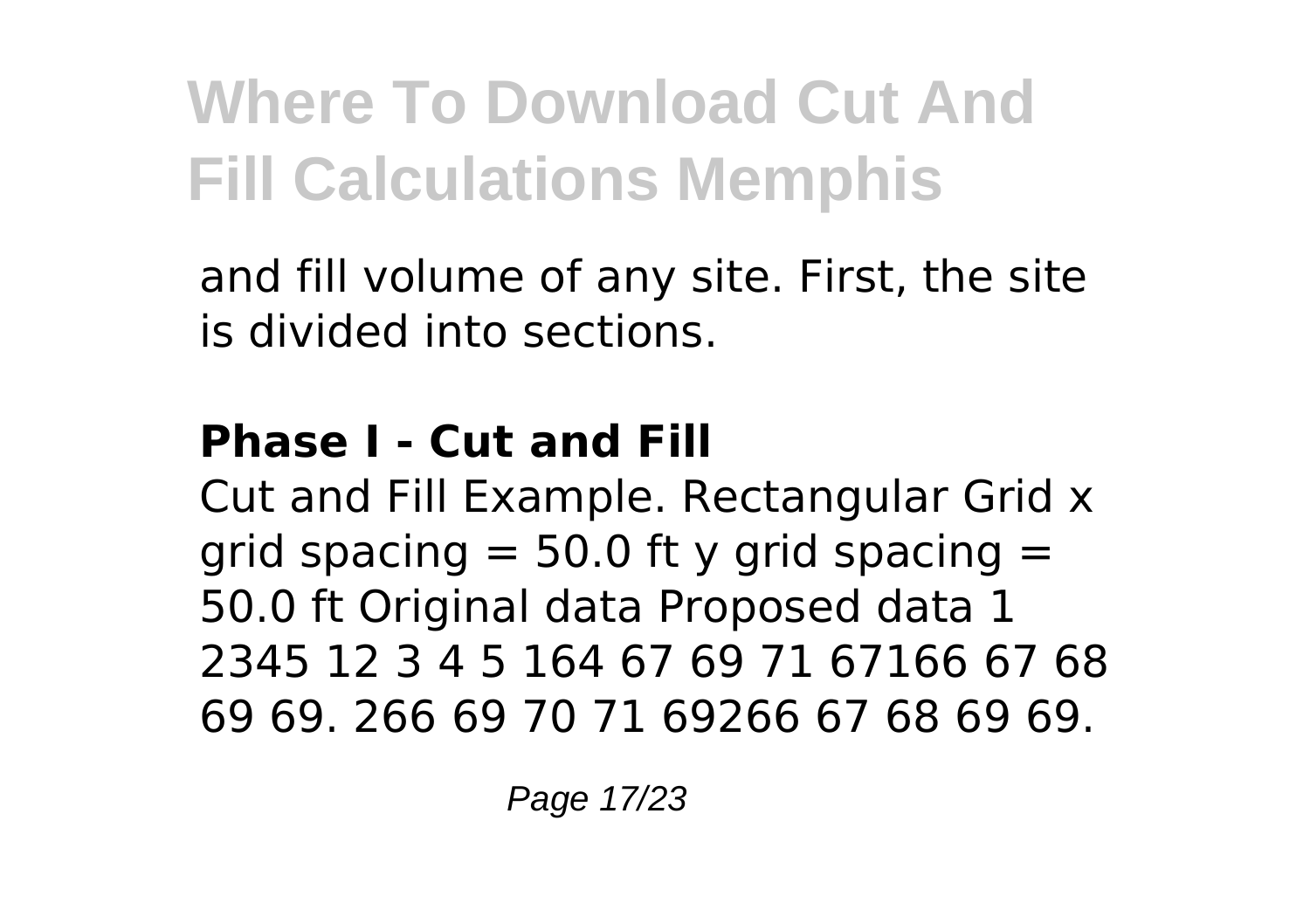367 70 71 72 68366 67 68 69 69. 463 66 68 68 66466 67 68 69 69.

### **CIVL 1112 – Assignment #13 Spring 2020 - ce.memphis.edu**

How to perform cut and fill analysis using contour lineand TIN Surface creation in ArcGIS.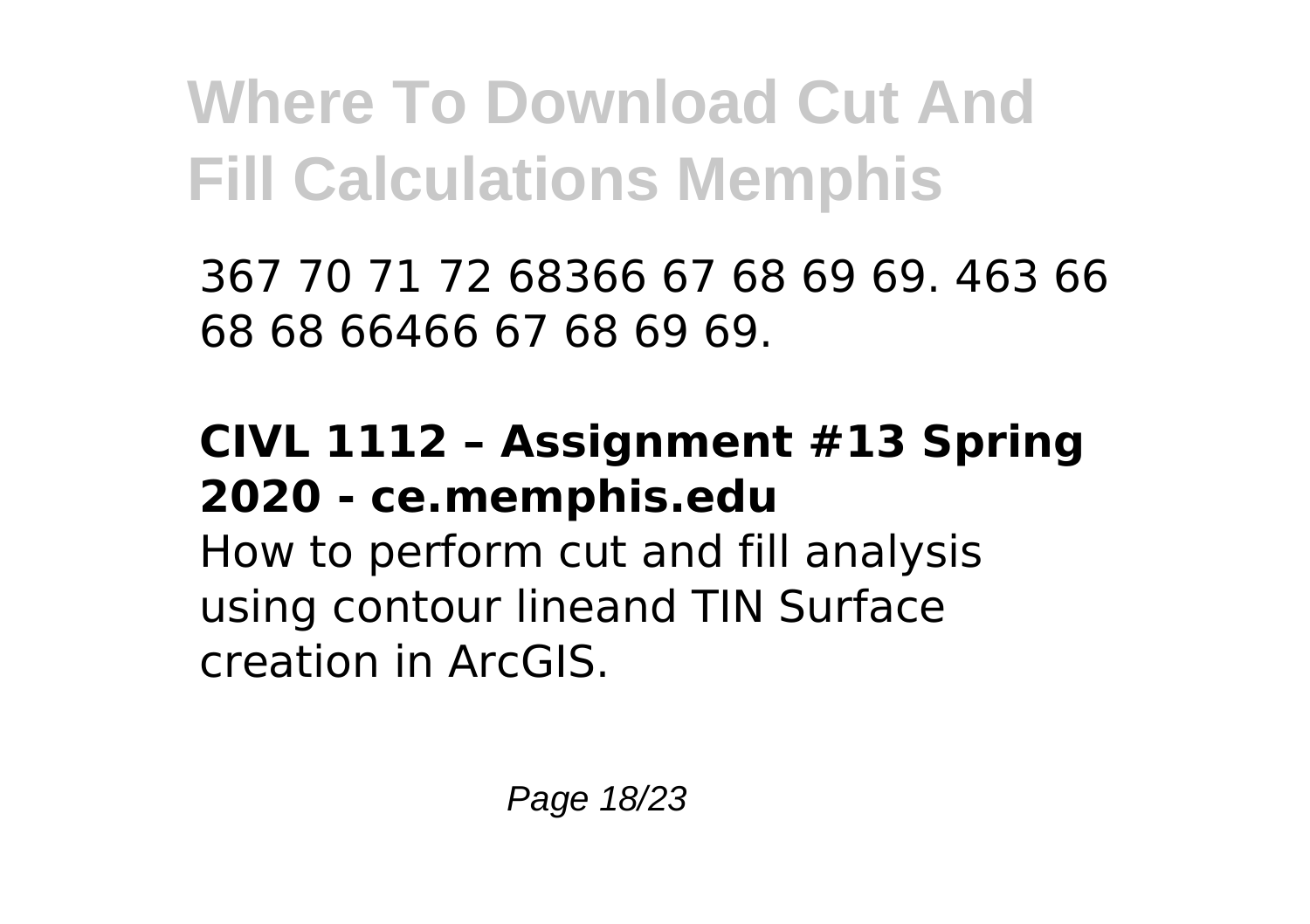### **Cut and Fill Analysis using Contour line in ArcGIS - YouTube**

Question: 3.3 Using The Average-endarea Method, Calculate The Cut-and-fill Volumes For Stations 25 +00 Through 31 + 00. End-area End-area Volume Of Volume Of Stationcut (sf) Fill (sf) Cut (bcy) Fill (ccy)  $25 + 0026 + 0027 + 00$ 28 00 29 + 00 29 + 25 29 +50 30 + 00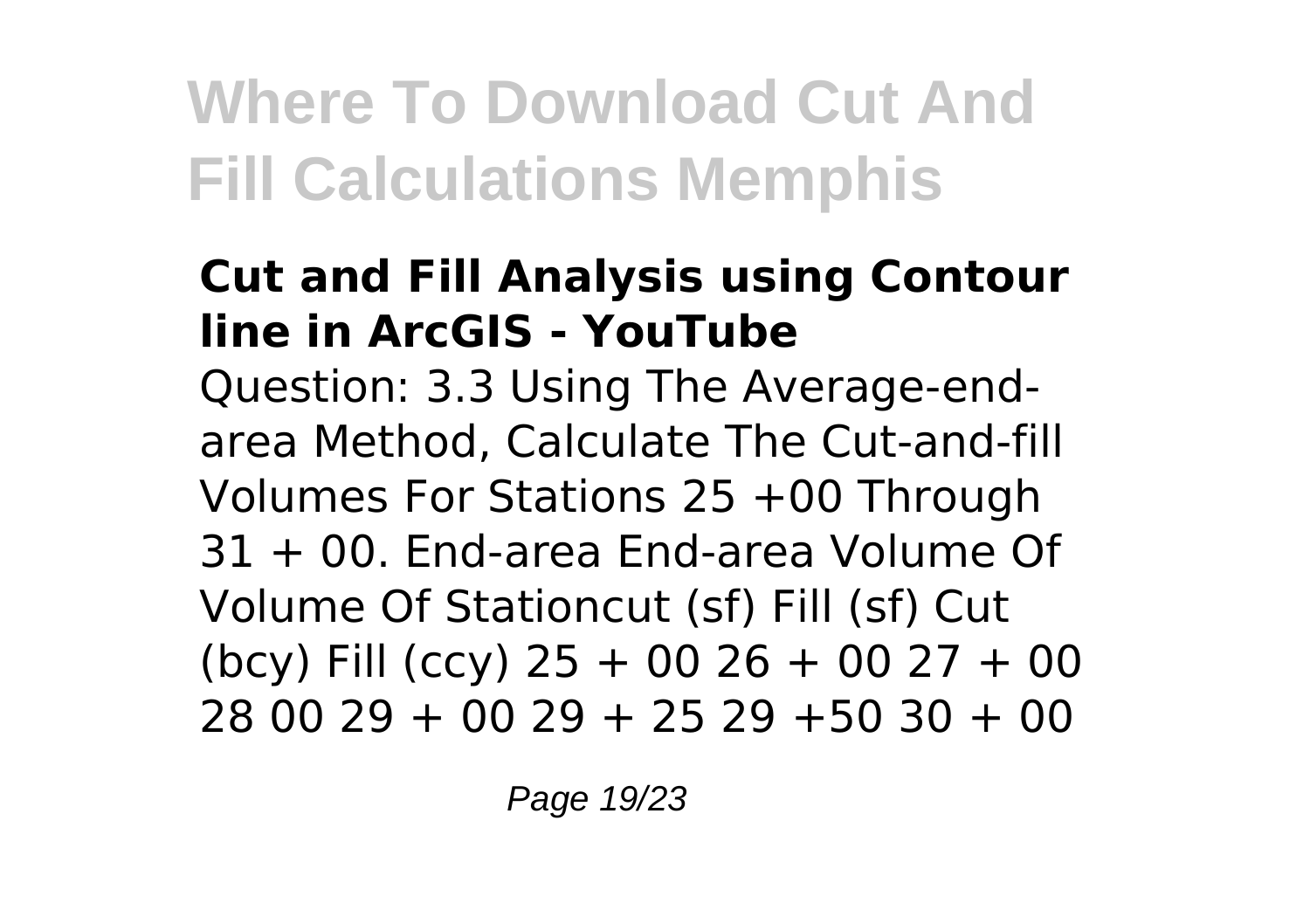31 +00 0 355 786 2,515 1,255 620 25 3,525 985 125 23 845 3,655 8,560 0

#### **Solved: 3.3 Using The Average-endarea Method, Calculate T ...**

Do you need the best cut and fill calculations Southampton has to offer? Contact DT Surveys for a complete service for your property. Call us on

Page 20/23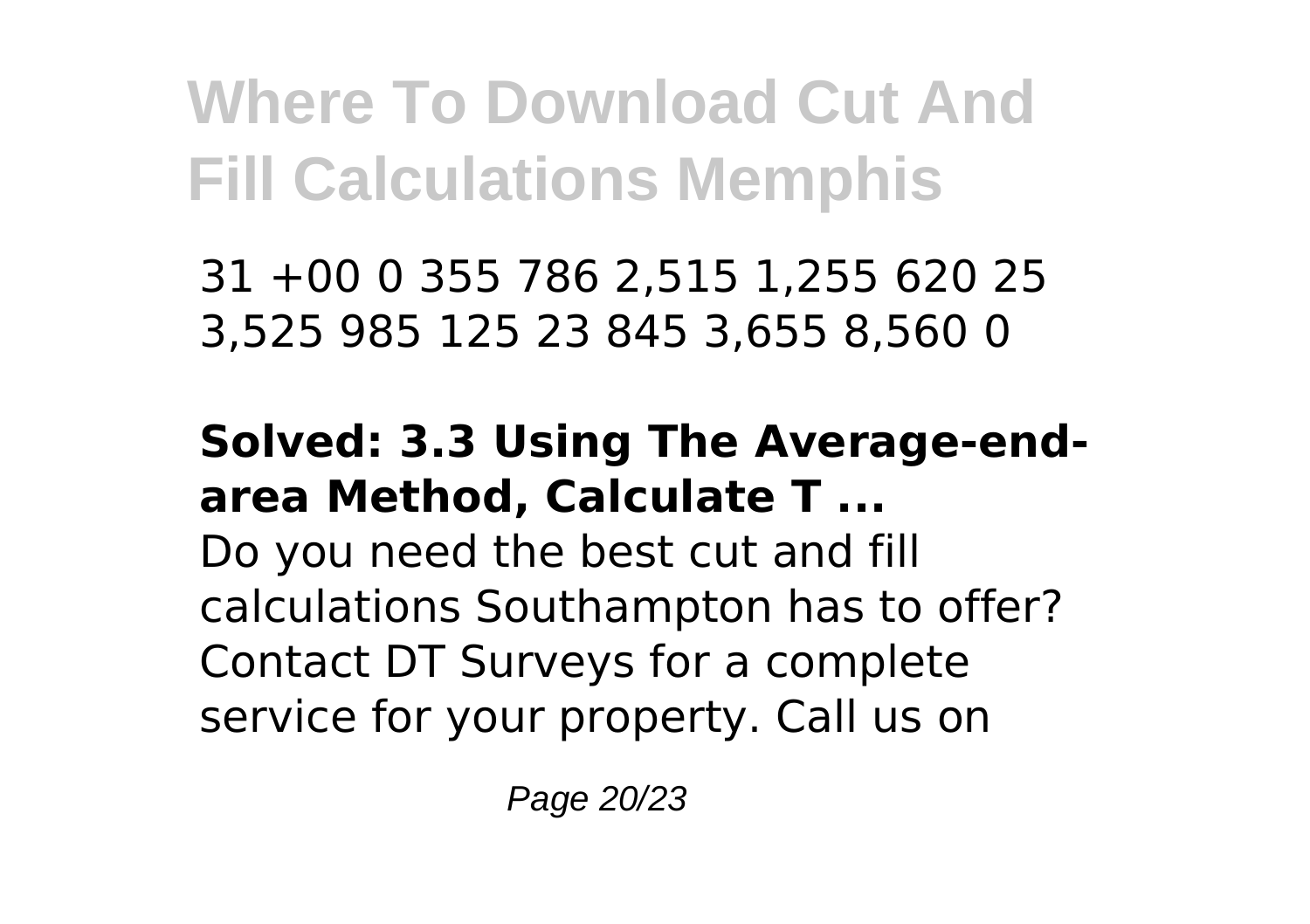01794 514 978.

### **Cut and Fill Calculations Southampton | Digital Terrain** Cut And Fill Calculations Spreadsheet : Best Earthwork Estimating Spreadsheet. Cut And Fill Calculations Spreadsheet,Earthwork Calculation Formula In Excel,Earthwork Volume

Page 21/23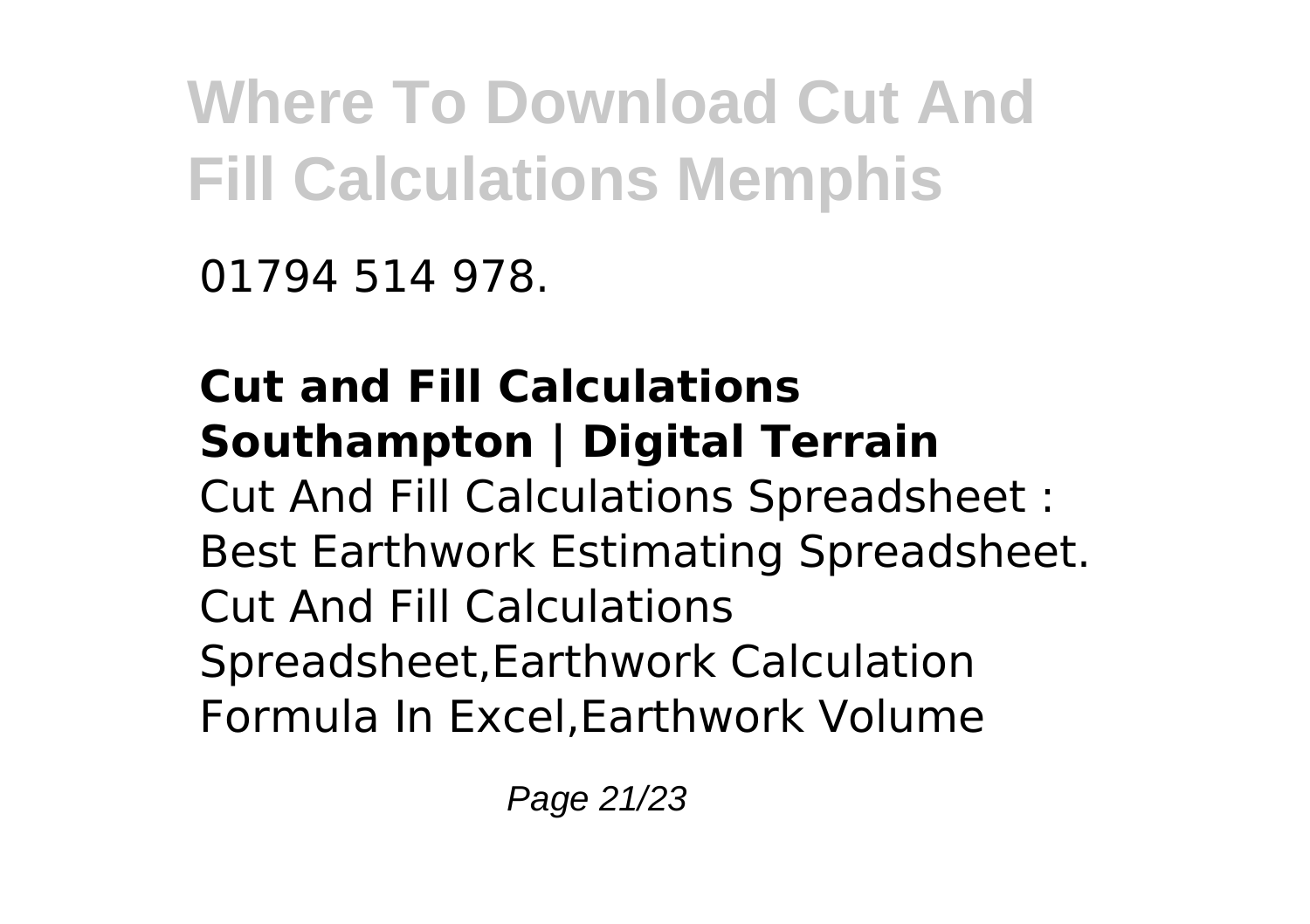Calculation Sheet,Dirt Work Bid Sheet,Cut And Fill Excel Spreadsheet,Cut And Fill Calculations Spreadsheet.

Copyright code: d41d8cd98f00b204e9800998ecf8427e.

Page 22/23